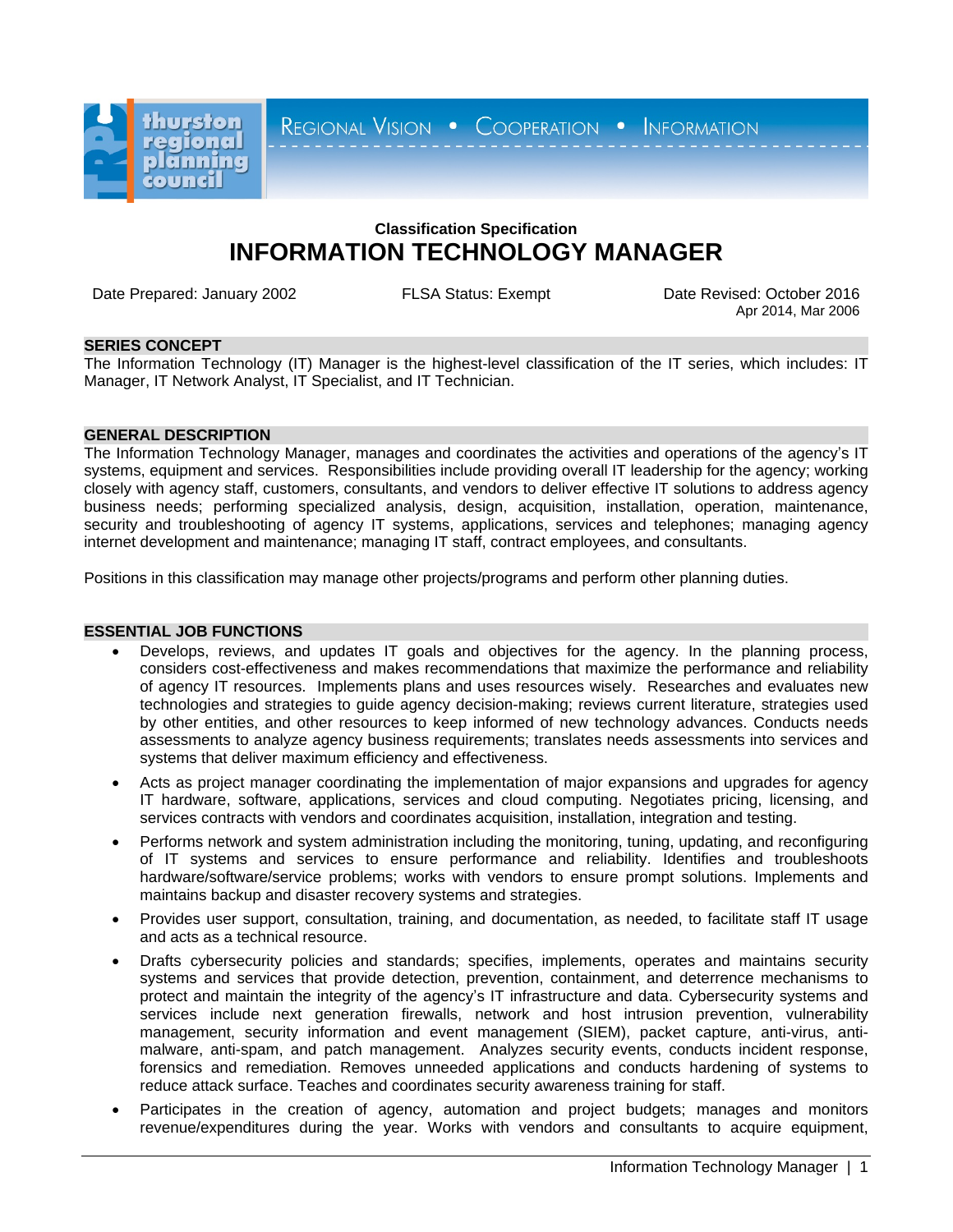applications and services; negotiates and writes contracts with consultants; administers maintenance contracts.

- Develops and manages the agency's internet services; manages contracts for internet access with internet service providers (ISPs) and the digital circuits connecting the Agency to the internet; manages the agency remote access system.
- Configures, maintains, updates and troubleshoots agency's phone system, and mobile devices. Also manages agency voice and mobile services contracts.
- Works with staff on initiatives such as new technology needs and assists with finding appropriate solutions.
- Develops strategic alliances with other governmental agencies and private entities to improve TRPC's information technology effectiveness.
- Manages IT staff, contracted employees, and consultants**.**

#### **OTHER JOB FUNCTIONS**

Performs other related duties as assigned.

#### **DISTINGUISHING FEATURES**

The Information Technology Manager classification is distinguished by the high level of responsibility for the design, operation, management, and maintenance of the agency's network, IT services and associated technology. This classification works independently and exercises considerable professional judgment. This classification requires a comprehensive knowledge of IT system design and makes recommendations to executive management regarding technology expenditures. This classification also has management responsibility for the IT team.

#### **WORKING CONDITIONS**

Work is performed indoors in an office environment. The ability to lift computer components, move furniture, work in tight spaces or on ladders is occasionally required. Must maintain a level of physical and mental fitness necessary to perform the essential functions of the position.

# **EDUCATION & EXPERIENCE**

# EDUCATION – MINIMUM:

Bachelor's degree in computer science or related field.

# EXPERIENCE – MINIMUM:

Five years of increasingly responsible experience in Information Technology. Experience managing technical staff, IT operations, and overseeing computer upgrades and installations.

#### PREFERRED:

Project management experience and two years of experience in a supervisory role.

#### OR SUBSTITUTING

Any demonstrated combination of experience and education that provides the applicant with the required knowledge and abilities.

### **KNOWLEDGE AND ABILITIES**

Knowledge of:

- Servers, Desktops, Laptops, Mobile Devices, and Related Applications
- Wired and Wireless Networking